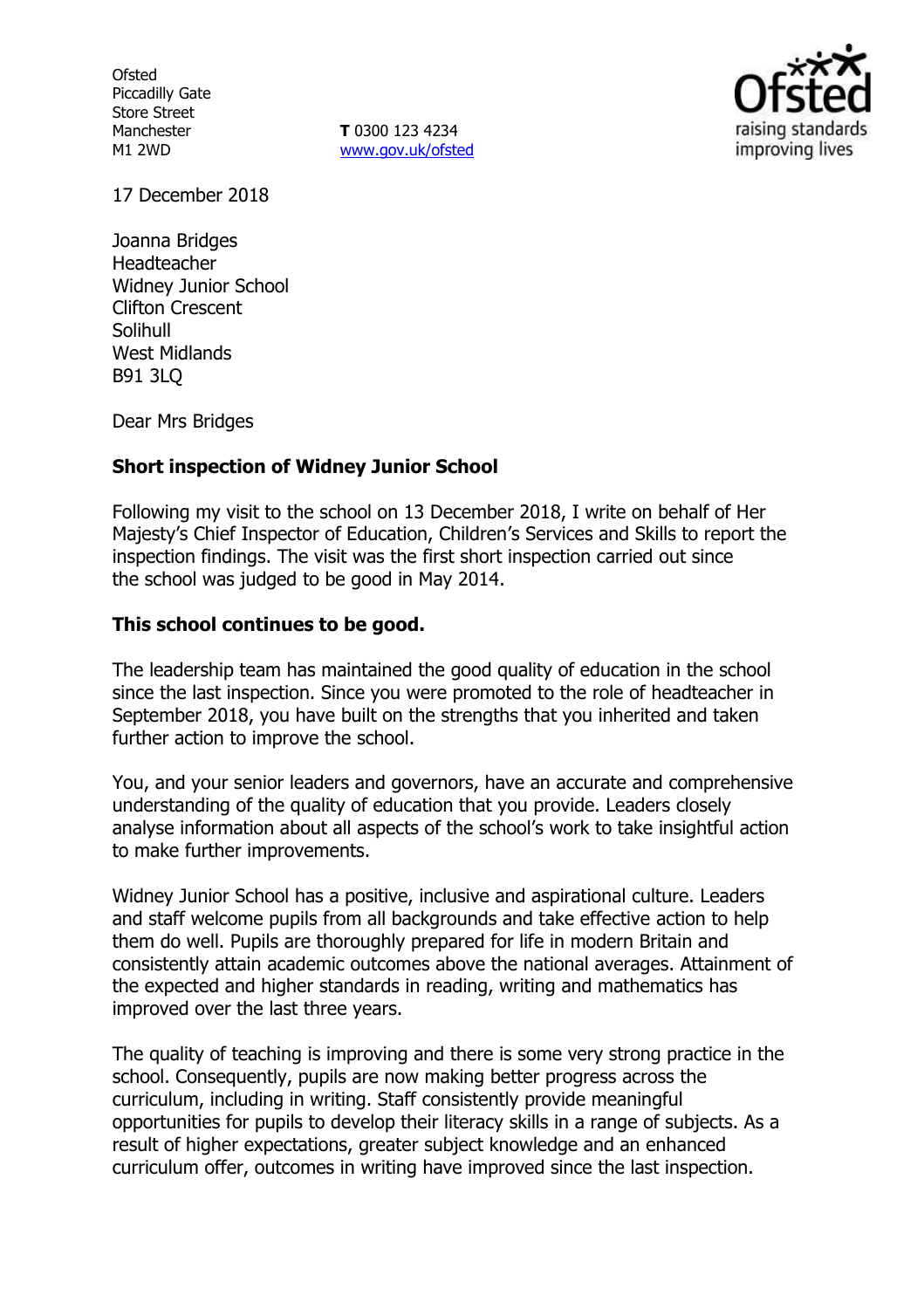

Pupils behave very well in class and around the school. They are polite, respectful and considerate. Pupils play happily and safely during social time and the dining hall is a calm and orderly environment.

Staff work well with parents and the wider community. Communication is good, and the school website contains useful information in an easily accessible format. Almost all parents, who made their views known during the inspection, would recommend the school.

Governance has improved since the last inspection. Governors have a range of skills and experience that they use to offer leaders appropriate support and challenge. They access useful training and have a clear understanding of the school's strengths and areas for development.

Governors' regular visits to the school are well organised. They take place when planned and useful reports are shared with the rest of the governing body. Link meetings between governors and staff help to hold staff to account, keep governors informed about all aspects of the school's work and maintain a focus on school improvement. Leadership and management have been strengthened since the last inspection.

## **Safeguarding is effective.**

The headteacher and the deputy headteacher, well supported by the governor who has an oversight of this aspect of the school's work, have ensured that all safeguarding arrangements are effective.

Staff are well trained and know what to do if they have a concern. Staff have an up-to-date knowledge of safeguarding issues, including those that are pertinent to the local area. They know how to recognise signs that a pupil may be at risk.

Staff work well with parents and outside agencies to help to protect pupils, and pupils are taught to keep themselves safe in a range of situations. Pupils, staff and parents told the inspector that they think that pupils are safe in school.

Appropriate checks are made on staff and visitors. Record-keeping is thorough, and information is stored securely. Keeping children safe is seen as everyone's responsibility as part of the school's strong safeguarding culture.

## **Inspection findings**

The school is well led and managed. The headteacher and the deputy headteacher work well together and they provide strong and effective leadership. Governance has improved considerably since the time of the last inspection and leadership is developing at all levels. All staff have areas of responsibility. Many aspects of the school's work, including the provision for pupils with special educational needs and/or disabilities (SEND), the use of the pupil premium and safeguarding arrangements, are very well led.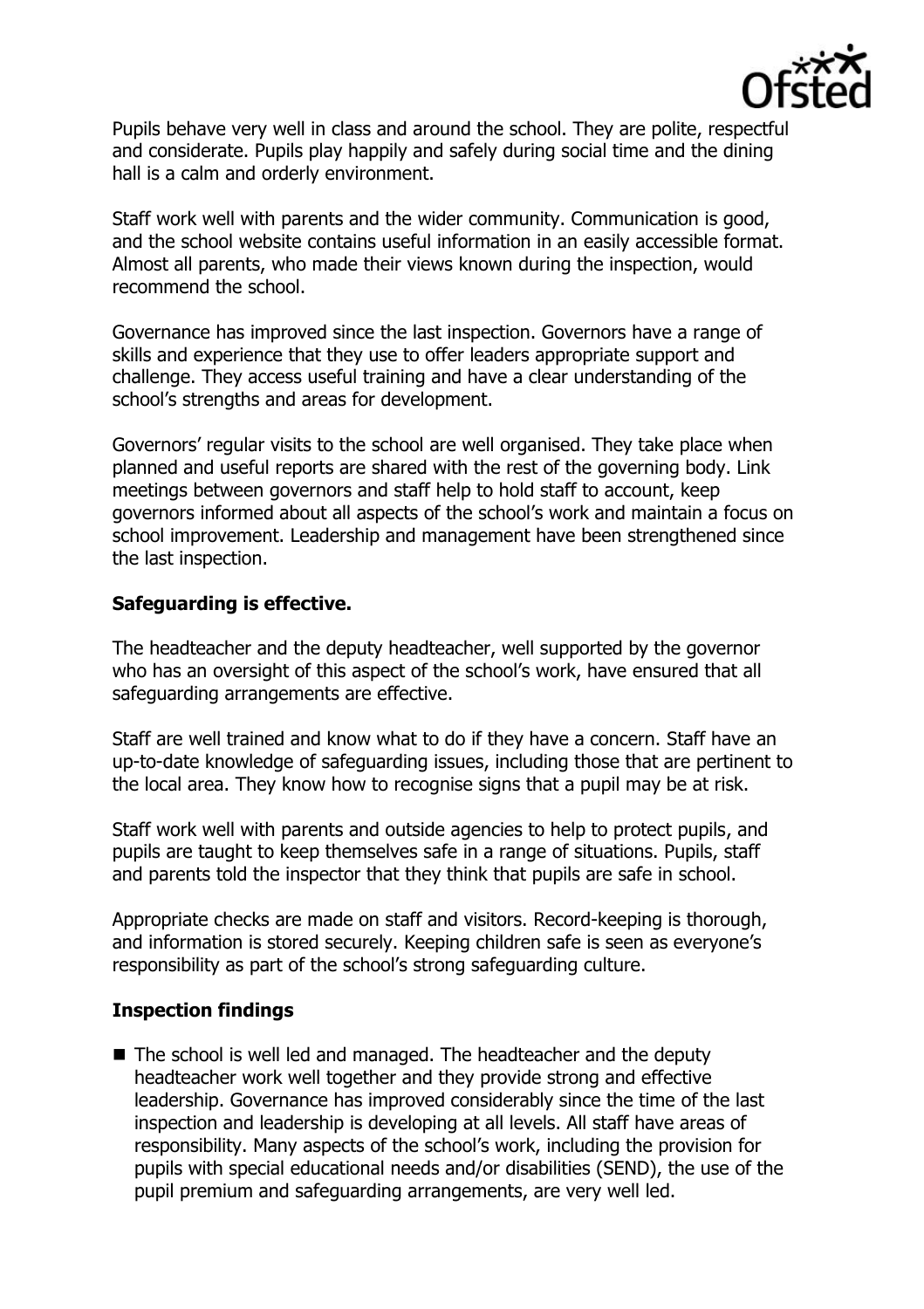

- Most pupils make good progress from their starting points at Widney Junior School. In 2018, disadvantaged pupils made better progress than other pupils nationally in reading. They made less progress than other pupils in mathematics and writing. As a result of targeted intervention, current pupils for whom the school receives pupil premium funding are making improved progress in these areas. However, over time, the progress made by disadvantaged pupils and pupils with SEND has not matched that of other pupils.
- $\blacksquare$  Strengths identified in the quality of teaching at the time of the last inspection have been maintained and developed further. The school provides a positive learning environment and displays are used well to celebrate pupils' successes and aid their learning. Established routines, productive relationships and effective use of praise help pupils fully engage in their studies.
- There is evidence of some very strong teaching, particularly in Years 3 and 6. When teaching is most effective, staff have high expectations of all pupils and activities challenge pupils to make accelerated progress from their different starting points. Staff use questions carefully to check understanding and deepen knowledge, physical resources aid learning and academic language is insisted upon. Teaching assistants are well deployed and time is used well. However, not all teaching is consistently of the highest standard.
- **Pupils are proud of their school and want to do well. Most display exemplary** conduct and staff help pupils who find it more difficult to manage their own behaviour to make improvements. Incidents of inappropriate behaviour are declining and exclusions are rare.
- Most pupils have excellent attendance. However, despite improvements to attendance rates, pupils with SEND and disadvantaged pupils are absent more often than other groups of pupils. A small number of pupils who are regularly absent affect the overall attendance rates for these groups of pupils.

## **Next steps for the school**

Leaders and those responsible for governance should ensure that:

- $\blacksquare$  all teaching is consistently strong so that all pupils, including pupils with SEND and disadvantaged pupils, make rapid progress
- $\blacksquare$  attendance continues to improve by ensuring that all pupils, particularly pupils with SEND and disadvantaged pupils, are rarely absent.

I am copying this letter to the chair of the governing body, the regional schools commissioner and the director of children's services for Solihull. This letter will be published on the Ofsted website.

Yours sincerely

Simon Mosley **Her Majesty's Inspector**